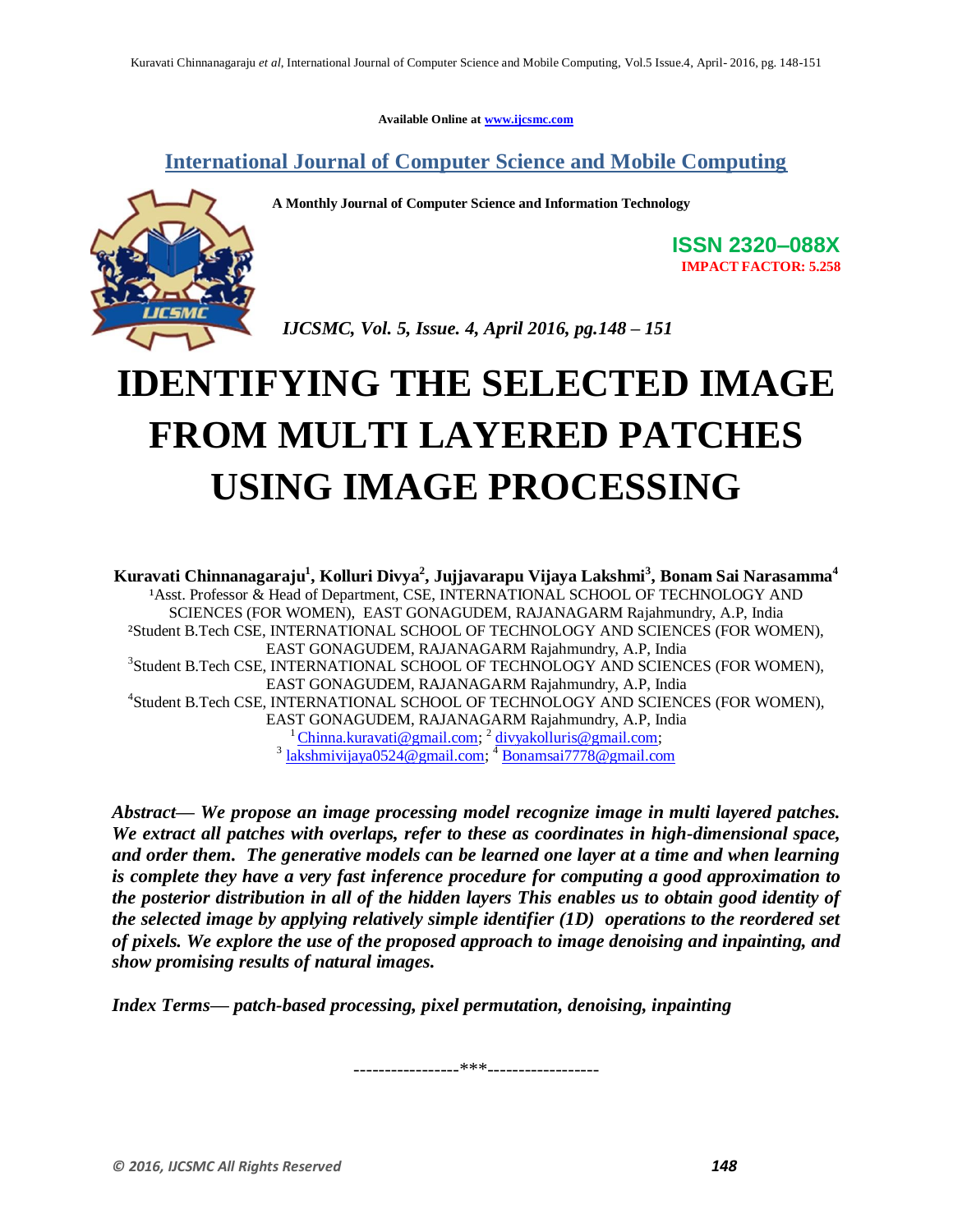### **1. INTRODUCTION**

Image recognition is the process of identifying and detecting an object or a feature in a digital image or video. This concept is used in many applications like systems for factory automation, toll booth monitoring, and security surveillance. Recent days, image processing using multi layered patches has become very popular and was shown to be highly effective to see [1-13] for representative work. The core idea behind these and many other contributions is the same: given the image to be processed, extract all possible patches with overlaps these patches are typically very small compared to the original image size. The processing itself proceeds by operating on these patches and exploiting interrelations between them. Patch-based algorithms are commonly used, knowledge of the properties of fixed size image patches would prove particularly useful and interesting. We are concerned with investigating the overall distribution of vector based patches of general images.

The remainder of the paper is organized as follows. Section 2 previous research. Section 3 ISIMLP method Section 4 presents the comparison's of work 5 mention conclusion.

### **2. PREVIOUS RESEARCH**

In our previous work [14] and [15] we proposed yet another patch-based image processing approach. We constructed an image-adaptive wavelet transform which is tailored to sparsely represent the given image. We used a plain 1D wavelet transform and adapted it to the image by operating on a permuted order of the image pixels1. The permutation we proposed is drawn from a shortest path ordering of the image patches. This way, the patches are leveraged to form a multi scale sparsifying global transform for the image in question. We embark from our earlier work as reported in [14] and [15], adopting the core idea of ordering the patches. However, we discard the globality of the obtained transform, the multi-scale treatment, and the sparsify-driven processing that follows. Thus, we propose a very simple image processing scheme that relies solely on patch reordering. We start by extracting all the patches of size  $\sqrt{n} \times \sqrt{n}$  with maximal overlaps. Once these patches are extracted, we disregard their spatial relationships altogether, and seek a new way for organizing them. We propose to refer to these patches as a cloud of vectors/points in Rn, and we order them such that they are chained in the "shortest possible" path", essentially solving the traveling salesman problem [16]. This reordering is the one we have used in [14] and [15], but as opposed to our past work, our treatment from this point varies substantially. A key assumption in this work is that proximity between two image patches implies proximity between their center pixels. Therefore if the image mentioned above is of high quality, the new ordering of the patches is expected to induce a highly regular (smooth or at least piece-wise smooth) 1D ordering of the image pixels, being the center of these patches. When the image is deteriorated (noisy, containing missing pixels, etc.), the above ordering is expected to be robust to the distortions, thereby suggesting a reordering of the corrupted pixels to "what should be" a regular signal. Thus, applying relatively simple 1D smoothing operations (such as filtering or interpolation) to the reordered set of pixels should enable good recovery of the clean image.

### **3. ISIMLP(Identify the selected image from multi layered patches) model**

In this model consists binary visible units and hidden units with specified layer ID's. A joint configuration, (v, h) of the visible and hidden units has an pushed up by: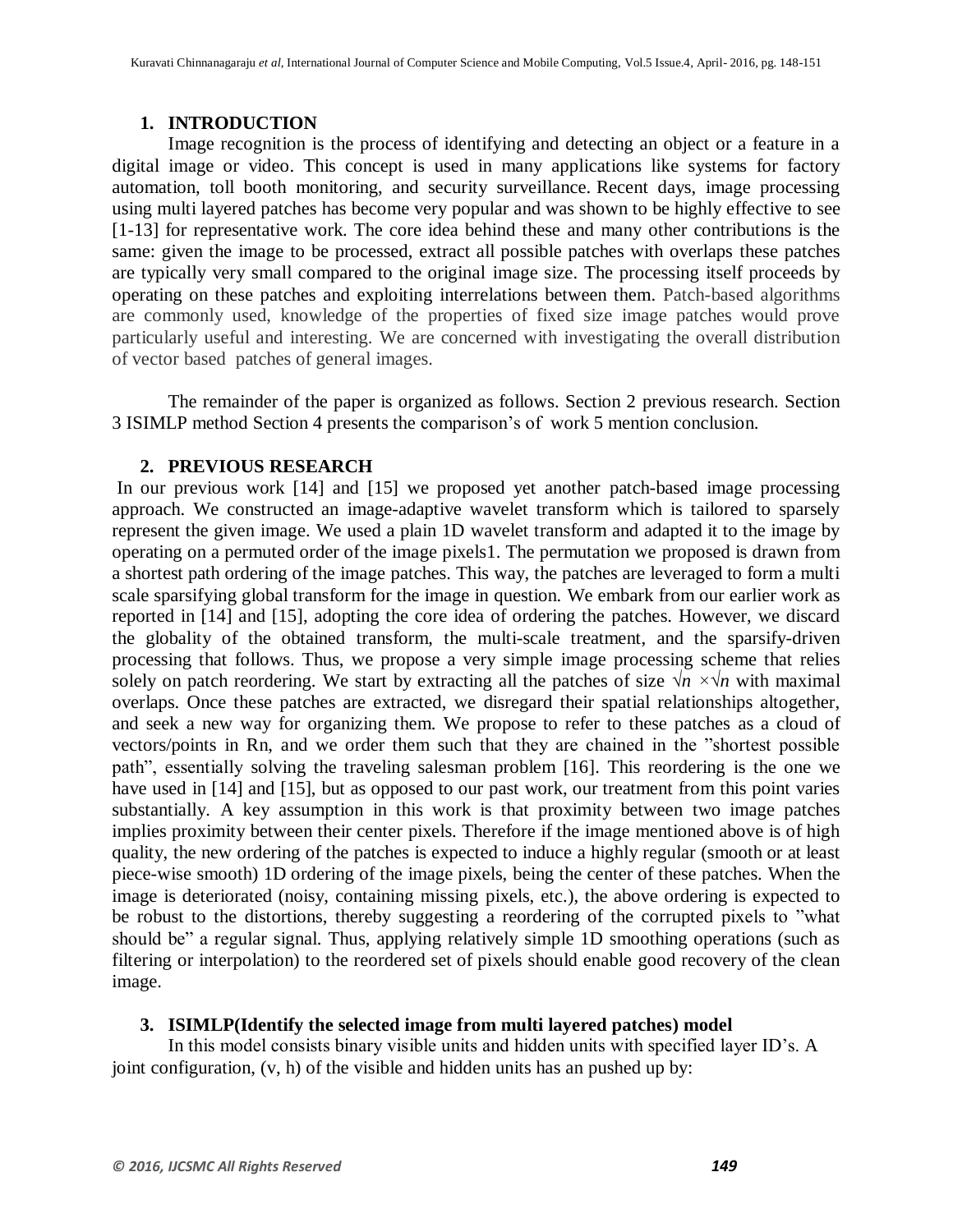## $E(v,h)=\sum_{i\in visible}bivi-\sum_{i\in hidden}bjhj-\sum_{i,j}b1wij$

where vi, hj are the binary states of visible unit i and hidden unit j,  $b_i v_i$ , bih<sub>i</sub> are their biases and wij is the symmetric weight between them. The network assigns a probability to every possible image via this energy function and the probability of a training image can be raised by adjusting the weights to lower the energy of that image and to raise the energy of similar, reconstructed images that the network would prefer to the real data. Once binary states have been chosen for the hidden units, a reconstruction is produced by setting each vi to 1. The states of the hidden units are then updated once more so that they represent features of the reconstruction.

After that to verify the visible units that will be pick up into selected vector, next compare user selected layer patch layer & location ID's so selected layer patch image will show on canvas or screen

### **4. COMPARISION's OF THE WORK**

A single layer of binary features is usually not the best way to capture the structure in the data. We now show how **ISIMLP**'**S** can be composed to create much more powerful, multilayer models. The directed connections from the first hidden layer to the visible units in the final, composite graphical model are a consequence of the fact that we keep the  $p(v|h)$  but throw away the p(h) defined by the first level RBM. In the final composite model, the only undirected connections are between the top two layers.

### **5. CONCLUSION**

We have proposed a new image processing scheme which is based on smooth 1D ordering of the pixels in the given image. We have shown that using a carefully designed permutation matrices and simple and intuitive 1D operations. The proposed scheme can be used for image denoising and inpainting, where it achieves high quality results. The model with lateral connections is very good at capturing the statistical structure of natural image patches. In future work we hope to exploit this in a number of image processing tasks that require a good prior over image patches..

#### **REFERENCES**

[1] A. Buades, B. Coll, and J. M. Morel, "A review of image denoising algorithms, with a new one," *Multiscale Modeling and Simulation*, vol. 4, no. 2, pp. 490–530, 2006.

[2] P. Chatterjee and P. Milanfar, "Clustering-based denoising with locally learned dictionaries," IEEE Trans. Image *Processing*, vol. 18, no. 7, pp.1438–1451, 2009.

[3] G. Yu, G. Sapiro, and S. Mallat, "Image modeling and enhancement via structured sparse model selection," in *Proc. 17th IEEE International Conference on Image Processing (ICIP)*, 2010, pp. 1641–1644.

[4] "Solving inverse problems with piecewise linear estimators: from gaussian mixture models to structured sparsity," *IEEE Trans. Image Processing*, no. 99, pp. 1–1, 2010.

[5] W. Dong, X. Li, L. Zhang, and G. Shi, "Sparsity-based image denoising via dictionary learning and structural clustering,‖ in *Proc. IEEE Conference on Computer Vision and Pattern Recognition (CVPR)*, 2011, pp. 457–464.

[6] W. Dong, L. Zhang, G. Shi, and X. Wu, "Image deblurring and superresolution by adaptive sparse domain selection and adaptive regularization,"*IEEE Trans. Image Processing*, vol. 20, no. 7, pp. 1838–1857, 2011.

[7] D. Zoran and Y. Weiss, "From learning models of natural image patches to whole image restoration," in *Proc*. *IEEE International Conference on Computer Vision (ICCV)*, 2011, pp. 479–486.

[8] M. Elad and M. Aharon, "Image denoising via sparse and redundant representations over learned dictionaries," *IEEE Trans. Image Processing*, vol. 15, no. 12, pp. 3736–3745, 2006.